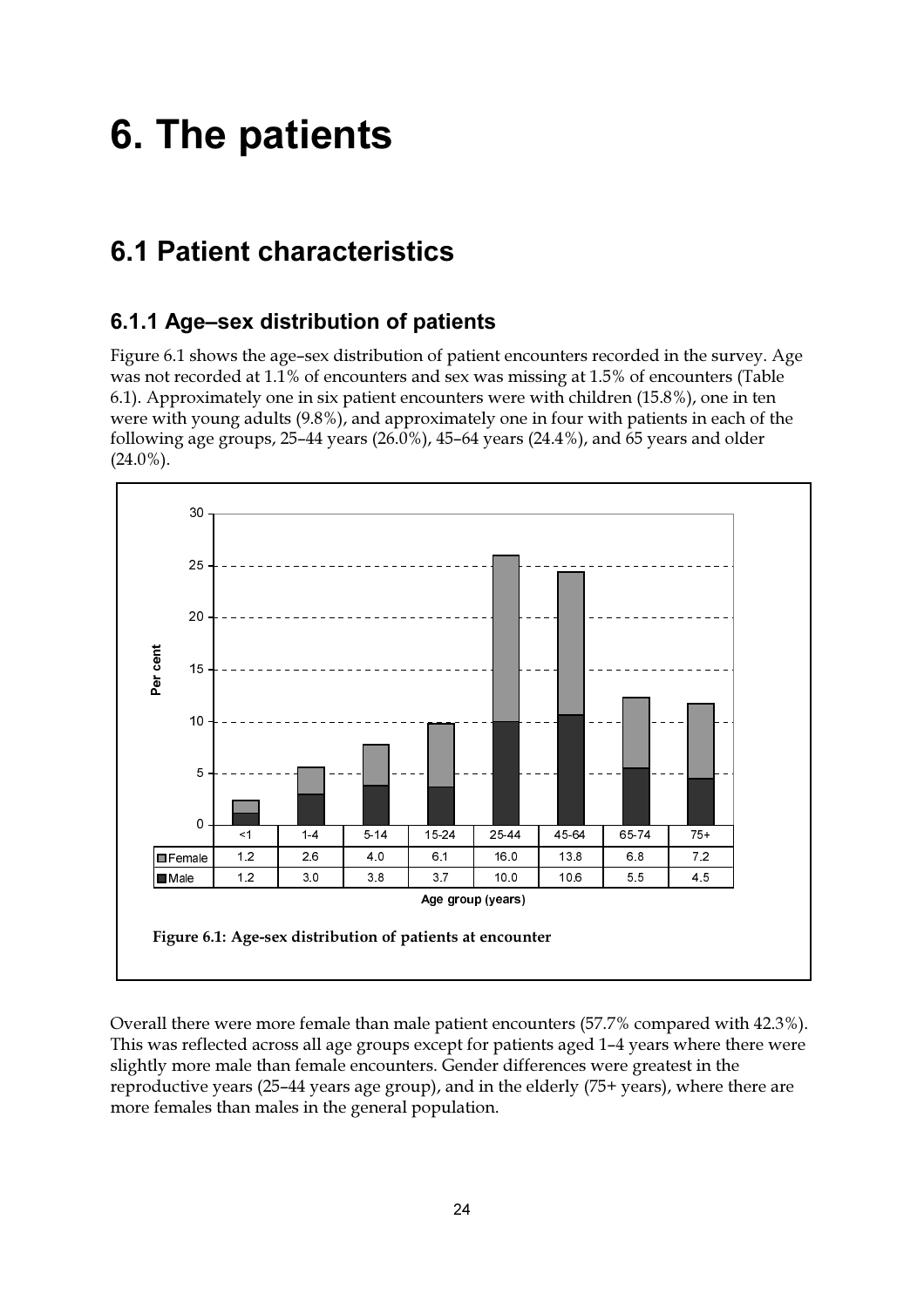# **6.1.2 Other patient characteristics**

For each encounter the GP indicated whether the patient was new to the practice or had been seen previously. The patient was new to the practice at 9.2% of encounters. Almost half of the encounters were with patients who held a health care card (47.3%) and 3.4% were with persons who held a Department of Veterans' Affairs card. At 14.5% of encounters the patient was from a non-English speaking background, and at only 1.1% was the patient Aboriginal and/or Torres Strait Islander.

| <b>Patient variable</b>             | <b>Number</b>        | % of encounters<br>$(N=96,901)$ | 95% LCI              | <b>95% UCI</b>       |
|-------------------------------------|----------------------|---------------------------------|----------------------|----------------------|
| <b>Sex</b>                          | $\ddot{\phantom{0}}$ | $\ddot{\phantom{0}}$            | $\ddot{\phantom{0}}$ |                      |
| <b>Males</b>                        | 40,370               | 42.3                            | 41.6                 | 43.0                 |
| Females                             | 55,057               | 57.7                            | 57.0                 | 58.4                 |
| Missing                             | 1,474                | $\ddot{\phantom{0}}$            | $\ddot{\phantom{0}}$ | $\ddot{\phantom{0}}$ |
| Age group                           | $\ddot{\phantom{a}}$ | $\ddot{\phantom{0}}$            | $\ddot{\phantom{0}}$ | $\ddot{\phantom{0}}$ |
| <1 year                             | 2,337                | 2.4                             | 2.2                  | 2.7                  |
| $1-4$ years                         | 5,417                | 5.7                             | 5.3                  | 6.0                  |
| 5-14 years                          | 7,411                | 7.7                             | 7.3                  | 8.1                  |
| $15 - 24$ years                     | 9,433                | 9.8                             | 9.4                  | 10.2                 |
| $25 - 44$ years                     | 24,886               | 26.0                            | 25.3                 | 26.7                 |
| 45-64 years                         | 23,393               | 24.4                            | 23.8                 | 25.0                 |
| 65-74 years                         | 11,756               | 12.3                            | 11.7                 | 12.8                 |
| $75+$ years                         | 11,245               | 11.7                            | 11.1                 | 12.4                 |
| Missing age                         | 1,023                | $\ddot{\phantom{1}}$            | $\ddot{\phantom{0}}$ | $\ddot{\phantom{0}}$ |
| <b>Other characteristics</b>        | . .                  | $\sim$                          | $\ddot{\phantom{0}}$ | $\sim$               |
| New patient to practice             | 8,824                | 9.2                             | 8.6                  | 9.8                  |
| Health care card                    | 41,748               | 47.3                            | 45.8                 | 48.8                 |
| Veterans' Affairs Gold Card         | 2,910                | 3.0                             | 2.7                  | 3.3                  |
| Veterans' Affairs White Card        | 366                  | 0.4                             | 0.2                  | 0.5                  |
| Non-English speaking background     | 14,021               | 14.5                            | 13.0                 | 16.7                 |
| Aboriginal                          | 1,011                | 1.0                             | 0.3                  | 1.8                  |
| <b>Torres Strait Islander</b>       | 115                  | 0.1                             | 0.0                  | 0.5                  |
| Aboriginal & Torres Strait Islander | 36                   | 0.04                            | 0.0                  | 0.9                  |

| Table 6.1: Characteristics of the patients at encounters |  |
|----------------------------------------------------------|--|
|----------------------------------------------------------|--|

*Note:* Abbreviations: UCI – Upper confidence interval, LCI – Lower confidence interval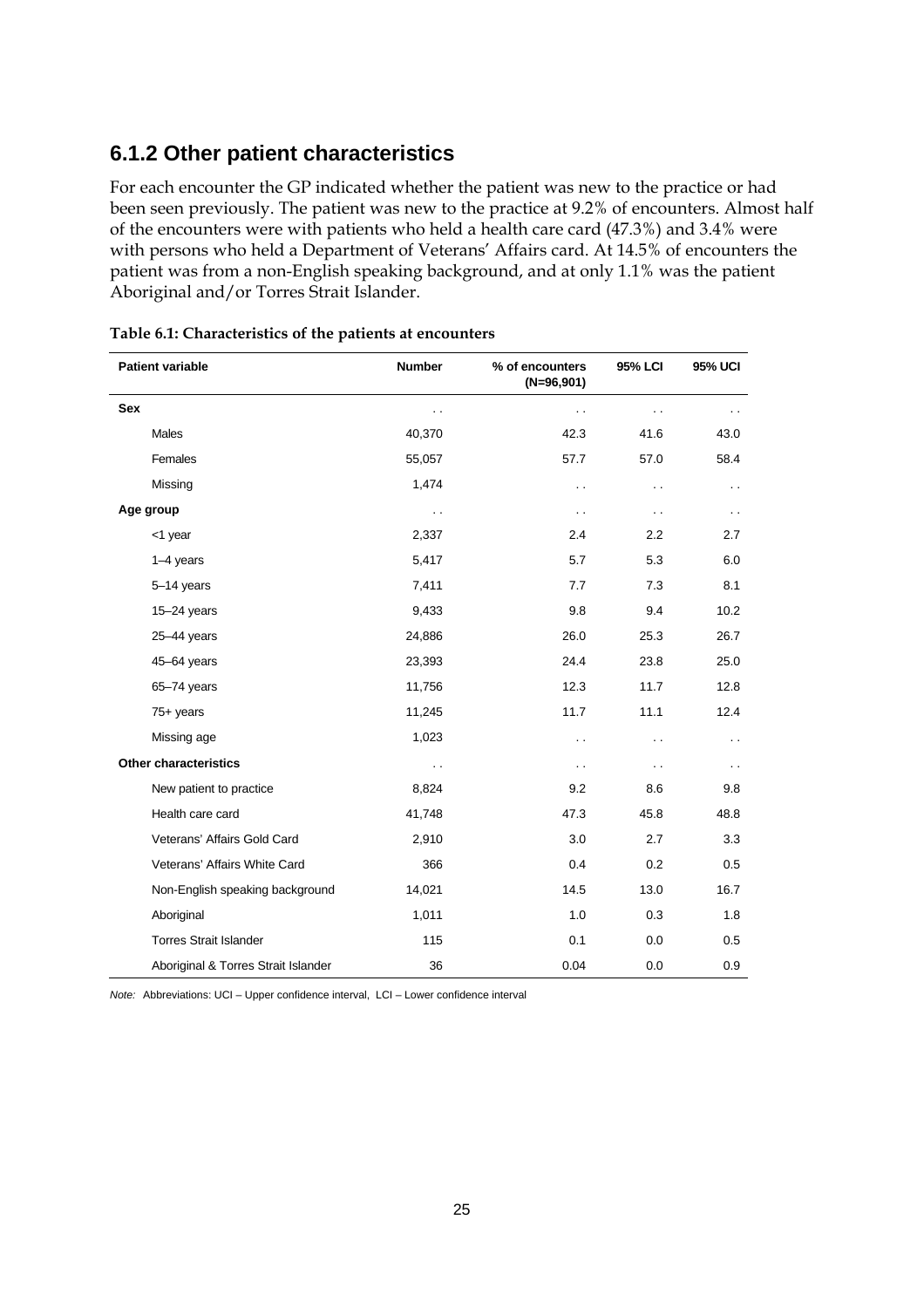### 6.1.3 Age-sex specific rates of new patients

The relative rate of new patient presentations for each age-sex patient group demonstrated that about one in four male and female patients aged less than one year were new to the practice. The relative number of new patients decreased with age so that by far the majority of elderly patients had been to the practice on prior occasions. Figure 6.2 demonstrates that only 10–15% of older children were new to the practice but that of young adults, particularly young men (15-24 years), about one in five encounters are with new patients.



# 6.1.4 Age–sex specific rates of encounters with persons holding a health care card

The age-sex specific rates of health care card holders demonstrated that at one-third of encounters with children (aged less than 15 years) and adults aged less than 45 years the patient held a health care card. This rate then increased to approximately 40% of encounters with patients in the 45-64 years age group and then sharply increased for encounters with the elderly. At three-quarters of all encounters with women of 65 years or more, the patient held a health care card. A somewhat lesser proportion of encounters with adult males in all age groups were with a health care card holder than encounters with adult females (Figure  $6.3$ ).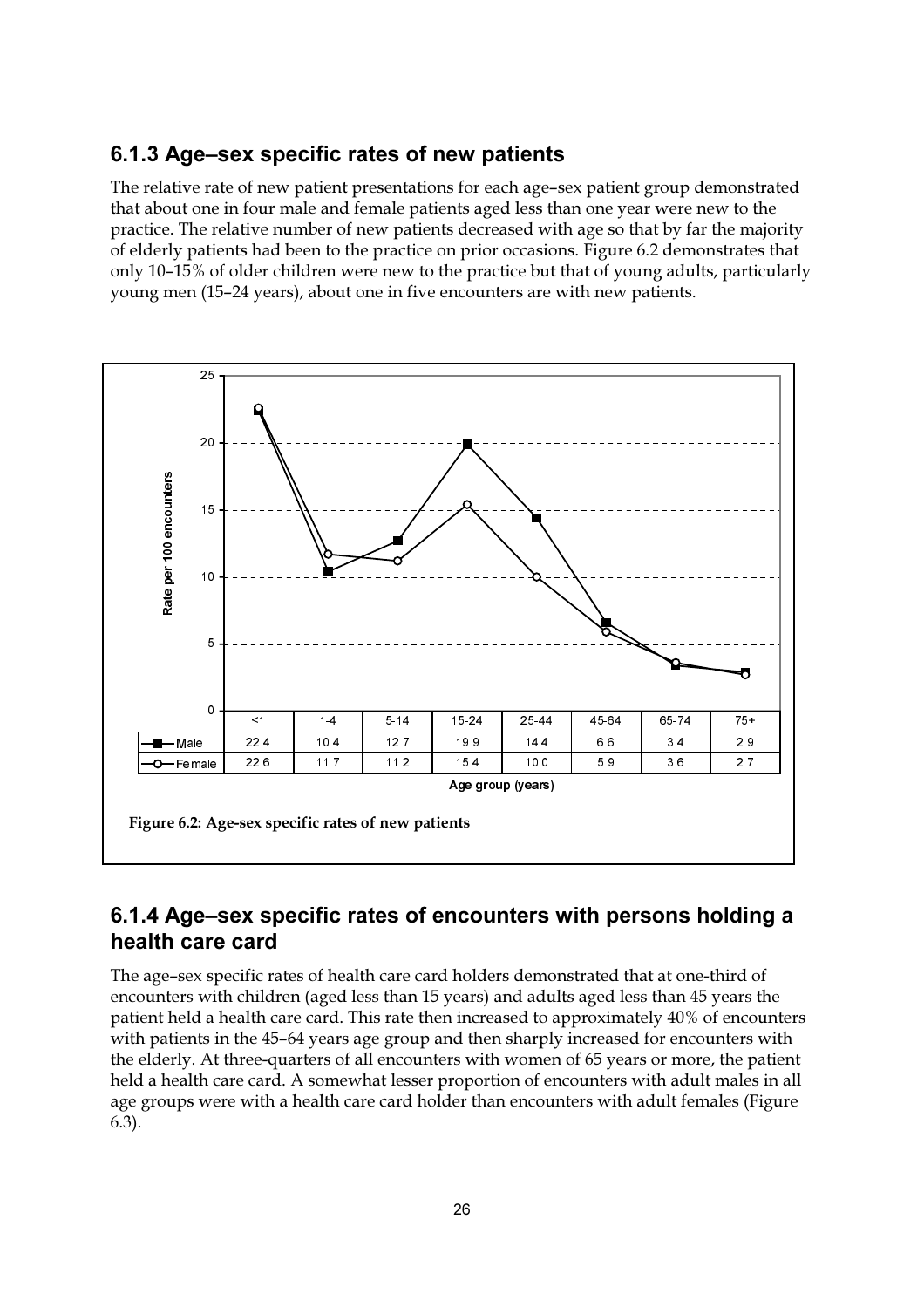

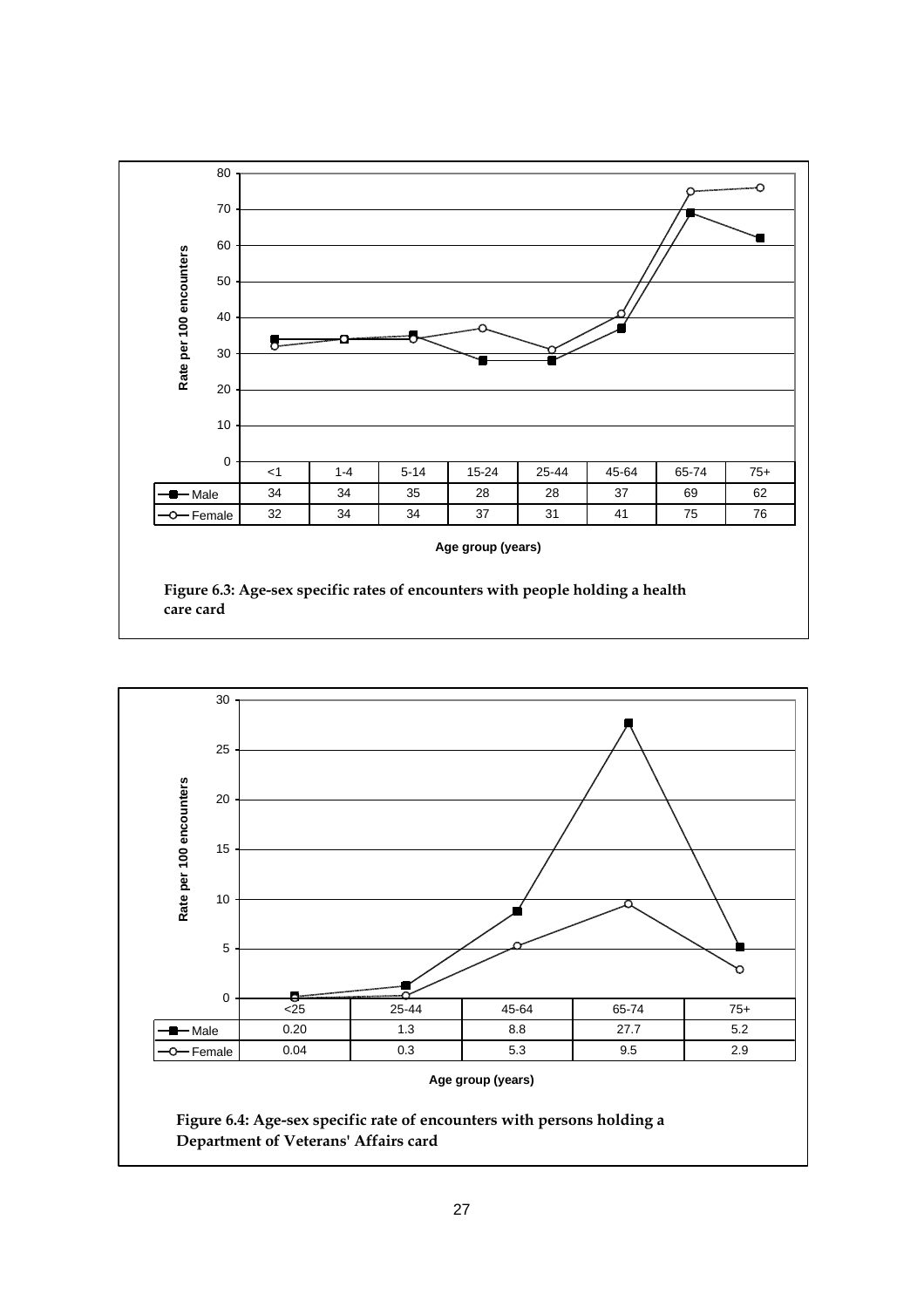# 6.1.5 Age–sex specific rates of encounters with persons holding a **Department of Veterans' Affairs card**

As could be expected men were more likely than women to hold a Department of Veterans' Affairs card. At very few encounters with patients aged under 44 years did the patient hold a card of this type but more than a quarter of all encounters with men in the 65–74 years age group held a Veterans' Affairs card (Figure 6.4).

# 6.1.6 Age-sex specific rates of encounters with persons from a non-English speaking background

Patients were defined as being from a non-English speaking background (NESB) if they reported usually speaking a language other than English in their home. The relative rate of encounters with people from a non-English speaking background is shown in Figure 6.5. Males in all age groups were slightly more likely to be from a non-English speaking background than were females and the proportion of encounters with such people ranged from about one in ten for children aged less than one year and for elderly persons over 75 years old, to a peak of 19 encounters per 100 for males of 45-74 years.

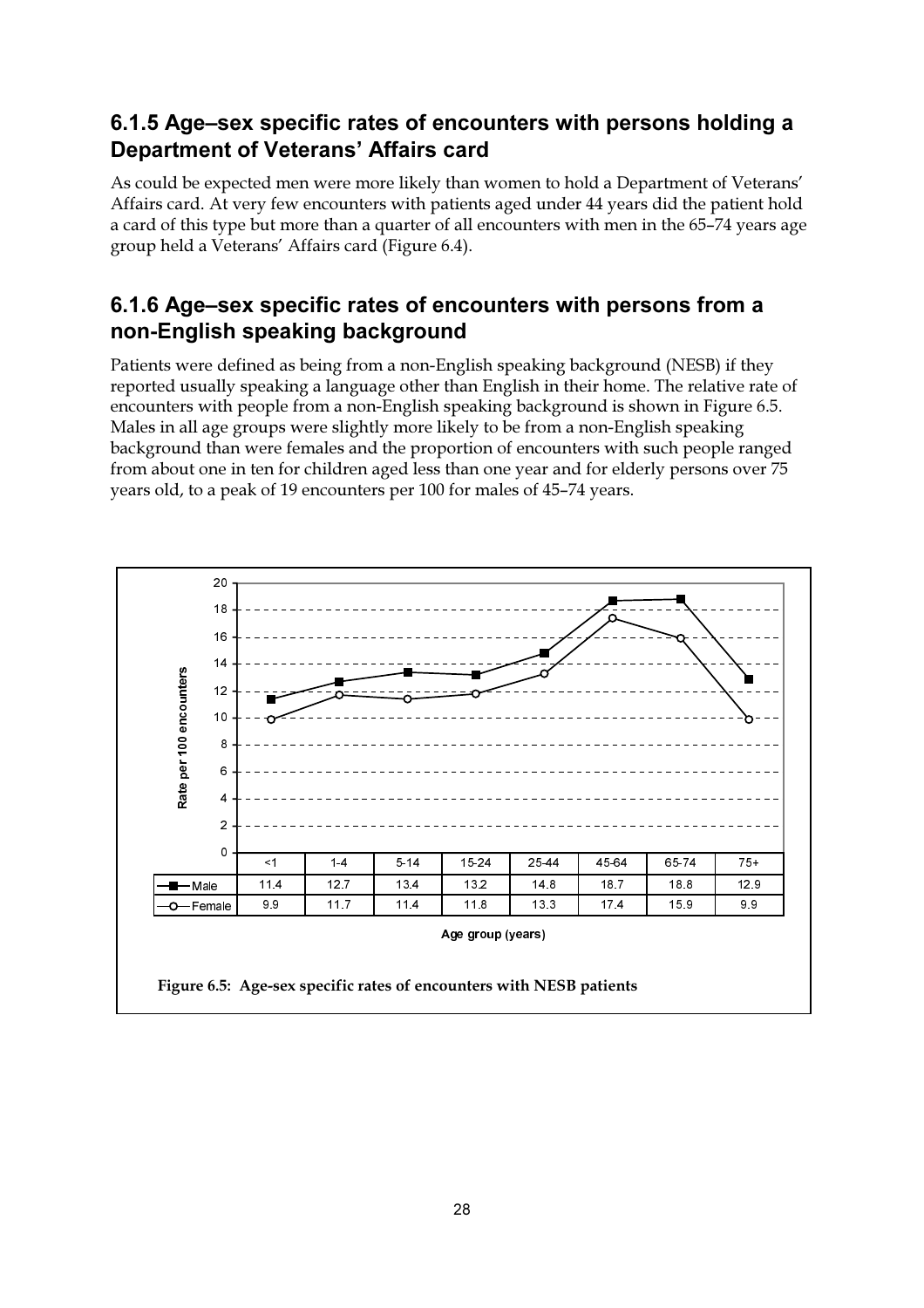# **6.2 Patient reasons for encounter**

Reasons for encounter (RFEs) are those concerns and expectations which patients bring to the doctor. They may be symptoms or complaints (headache or fear of cancer), known diseases (flu or diabetes), requests for preventive or diagnostic services (a blood pressure check or an ECG), requests for treatment (repeat prescription), to get test results, or request an administrative action (e.g. a medical certificate). These reasons are usually related to one or more underlying problems which the doctor formulates during the encounter as the conditions that have been treated, and those may or may not be the same as the reasons for encounter.

International interest in RFEs has been developing over the past two decades. They reflect the patient's demand for care and can provide an indication of service utilisation patterns, which may benefit from intervention on a population level.

Balint's work in the 1950s led to a strong shift in approach by many practitioners, towards a 'patient-centred' rather than a 'disease-centred' approach (Balint, 1961). McWhinney has continued to promote this concept. He feels that the traditional disease-centred approach aims 'to interpret symptoms and signs in terms of physical pathological findings'. In contrast, the patient-centred method aims to see the patient's illness through the patient's eyes, relying on empathy, reflective listening and self knowledge on the part of the practitioner (McWhinney 1986).

The movement towards the patient-centred approach in turn stimulated increasing interest in the patient's role in the primary care setting, the way he/she reacts to pain, discomfort and stress; his/her attitudes to illness and disease and the factors which influence his/her decision to attend a medical practitioner (Barsky 1981; Stewart et al. 1975; Weyrauch 1984).

The importance of the patient's reason for attending the practitioner was emphasised by Morrell in 1971, who saw it as 'the logical point at which to start prospective studies into the natural history of illness and of the diagnostic method in general practice' (Morrell et al. 1971).

Clearly the collection of morbidity data based solely on the doctor's diagnostic decision is insufficient, especially in view of the difficulties in 'labelling' noted earlier in this report. The whole process of care needs to be described. A large part of the resources spent on health is applied to primary care and the efficient application of these resources requires greater knowledge of the reasons people decide to attend a general practitioner; why they move from self care to the primary care stage; and the economic costs related to different symptomatology.

Participating GPs were asked to record at least one and up to three patient reasons for the encounter (RFEs). These reflect the patient's view of the reasons s/he has for consulting the GP. RFEs can be expressed in terms of one or more symptoms (e.g.' itchy eyes ', 'chest pain'), in diagnostic terms (e.g. 'about my diabetes', 'for my hypertension'), a request for a service, ('I need more scripts', 'I want a referral'), an expressed fear of disease, or a need for a check-up.

RFEs were coded using ICPC-2 PLUS. The bi-axial structure of ICPC-2 has been used to formulate the analytical structure presented in this Chapter. GPs were instructed to record the reasons for the encounter in words as close as possible to the patients, prior to the commencement of the diagnostic or management process.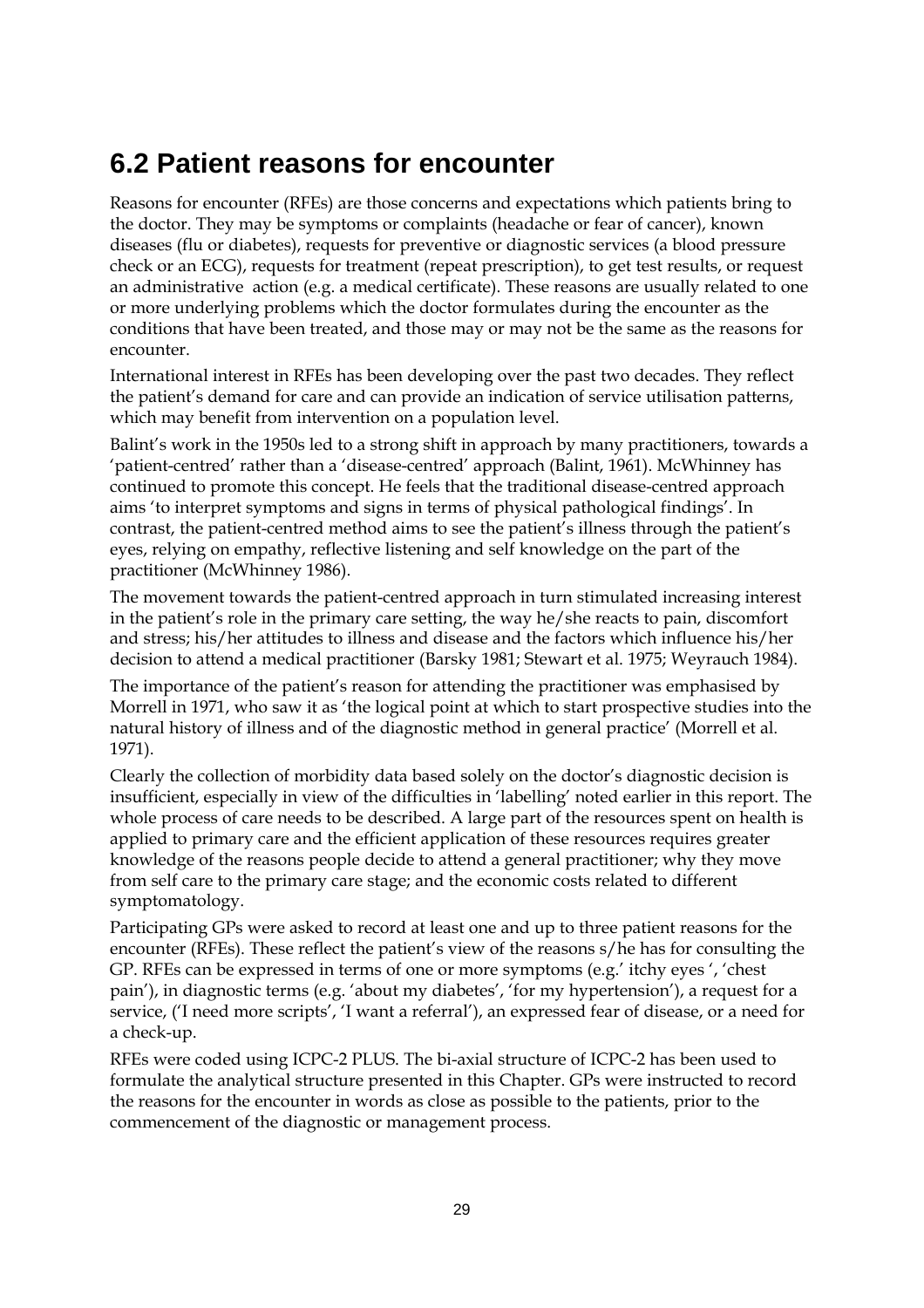# 6.2.1 Number of RFEs at encounter

There were 141,766 patient RFEs recorded at a rate of 146.3 per 100 encounters. For almost two-thirds of encounters (63.4%) only one RFE was recorded, while at almost 10% of encounters the maximum of three RFEs were noted (Table 6.2).

| Number of RFEs at<br>encounter | Number of<br>encounters | Col % | 95% LCI      | 95% UCI       |
|--------------------------------|-------------------------|-------|--------------|---------------|
| One RFE                        | 61.480                  | 63.4  | 62.3         | 64 59         |
| Two RFEs                       | 25 977                  | 26.8  | 26.1         | 27.51         |
| Three RFEs                     | 9.444                   | 97    | 9.15         | 10.35         |
| Total                          | 96,901                  | 100.0 | $\mathbf{a}$ | $\sim$ $\sim$ |

Table 6.2: Number of patient reasons for encounter at an encounter

Note: Abbreviations: UCI - Upper confidence interval, LCI - Lower confidence interval.

# 6.2.2 Age-sex specific rates of RFEs

For encounters with children aged less than 15 years the age-sex specific rate of RFEs per 100 encounters was steady at 130-133. It then gradually increased with patient age for both males and females reaching its maximum of 163 RFEs per 100 encounters for females of 65-74 years. Women of 15 years or more consistently had more RFEs than their male counterparts, though the difference decreased in patients aged 75 years or more (Figure 6.6).

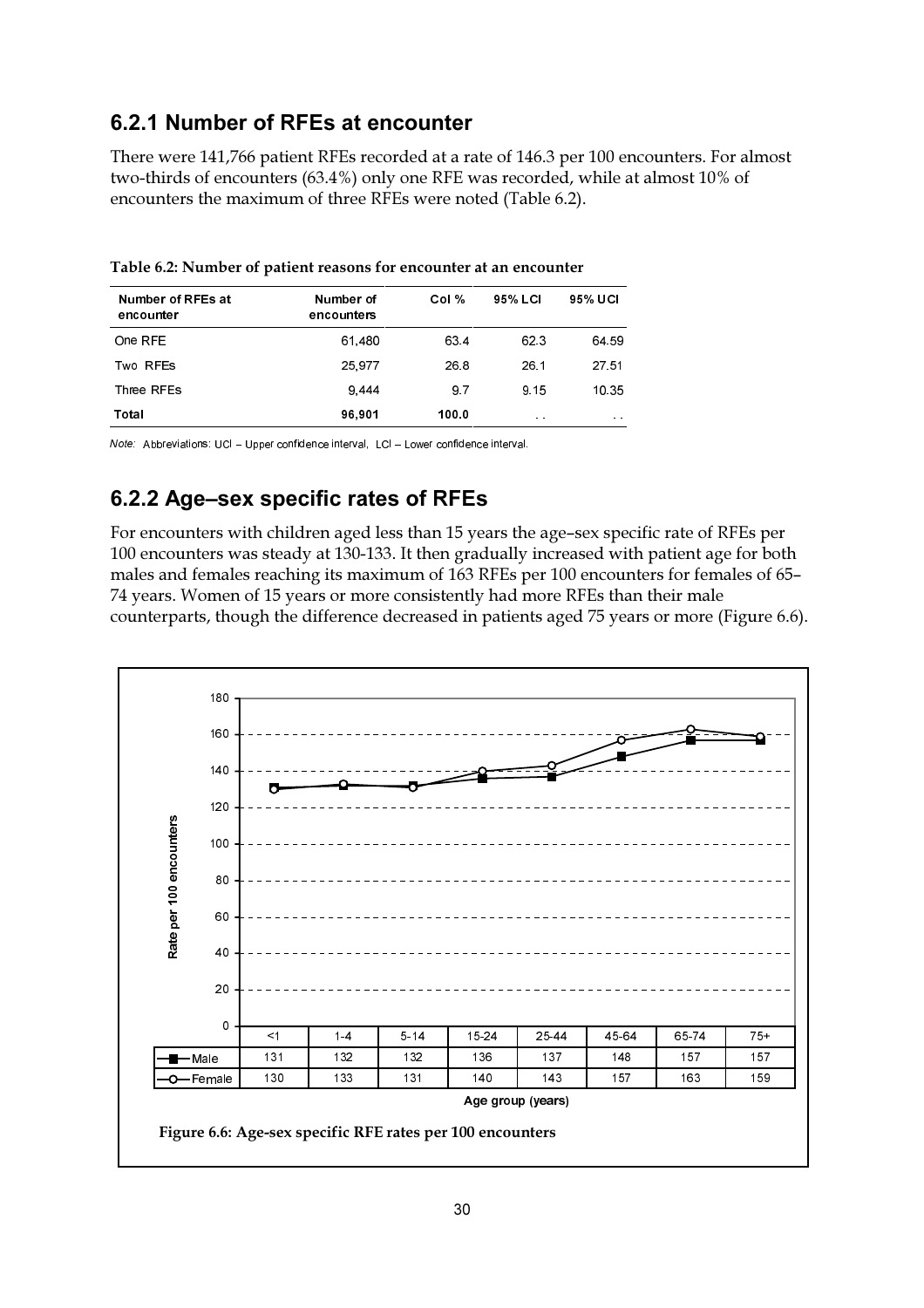# **6.2.3 Nature of reasons for encounter**

#### **Reasons for encounter by ICPC-2 chapter**

The distribution of patient RFEs by ICPC-2 chapter and the most common RFEs within each chapter are shown in Table 6.3. Each chapter and individual RFE is expressed as a percentage of all RFEs and as a rate per 100 encounters with 95% confidence intervals.

More than half the RFEs related to the respiratory, musculoskeletal, skin, circulatory and digestive systems. Less common were RFEs of a psychological or social nature and reasons related to the blood, ear, eye, urological, endocrine and genital systems.

Eighteen per cent of RFEs did not relate to a specific body system and were classified in the **general** chapter. The most common general RFE was a request for a prescription (of unspecified type), followed by a request for a check-up and a need for immunisation or vaccination. Other general RFEs that also arose relatively frequently were of a symptomatic nature. These included fever, weakness/tiredness and chest pain (of unspecified origin).

**Respiratory** problems arose at a rate of 24.8 per 100 encounters, the most common being cough, throat complaints and URTI (often expressed as a 'cold'). Requests for influenza vaccines presented at a rate of 2.3 per 100 encounters while asthma, nasal congestion and acute bronchitis were also relatively common.

RFEs related to the **musculoskeletal system** were described at a rate of 16.7 per 100 encounters and were most commonly for symptoms and complaints of specific skeletal body parts. Complaints related to the back were by far the most common (3.6 per 100 encounters), followed by those related to the knee, the foot/toe, the neck, shoulder and leg.

Reasons associated with the **skin** were described at a rate of 15.1 per 100 encounters, rash being the most frequent problemn followed by skin compaints (not othersie classified). Requests for a skin check-up were also in the most frequent list of RFEs related to the skin.

Requests for a cardiovascular check-up accounted for almost half of all RFEs associated with the **circulatory system** which arose at a rate of 11.4 per 100 encounters. Patients also frequently presented for their hypertension or 'high blood pressure' problem.

**Digestive** problems accounted for 7.2% of all reasons described, arising at a rate of 10.6 per 100 encounters. Abdominal pain was most common, followed by diarrhoea and vomiting Together these three symptoms represented approximately half of all digestive related RFEs.

Less frequently recorded were RFEs of a **psychological** nature (7.6 per 100 encounters) and these were frequently described in terms of depression, insomnia and anxiety. The relative frequency of the remaining ICPC-2 chapters for patient reasons for encounter is demonstrated in Table 6.3.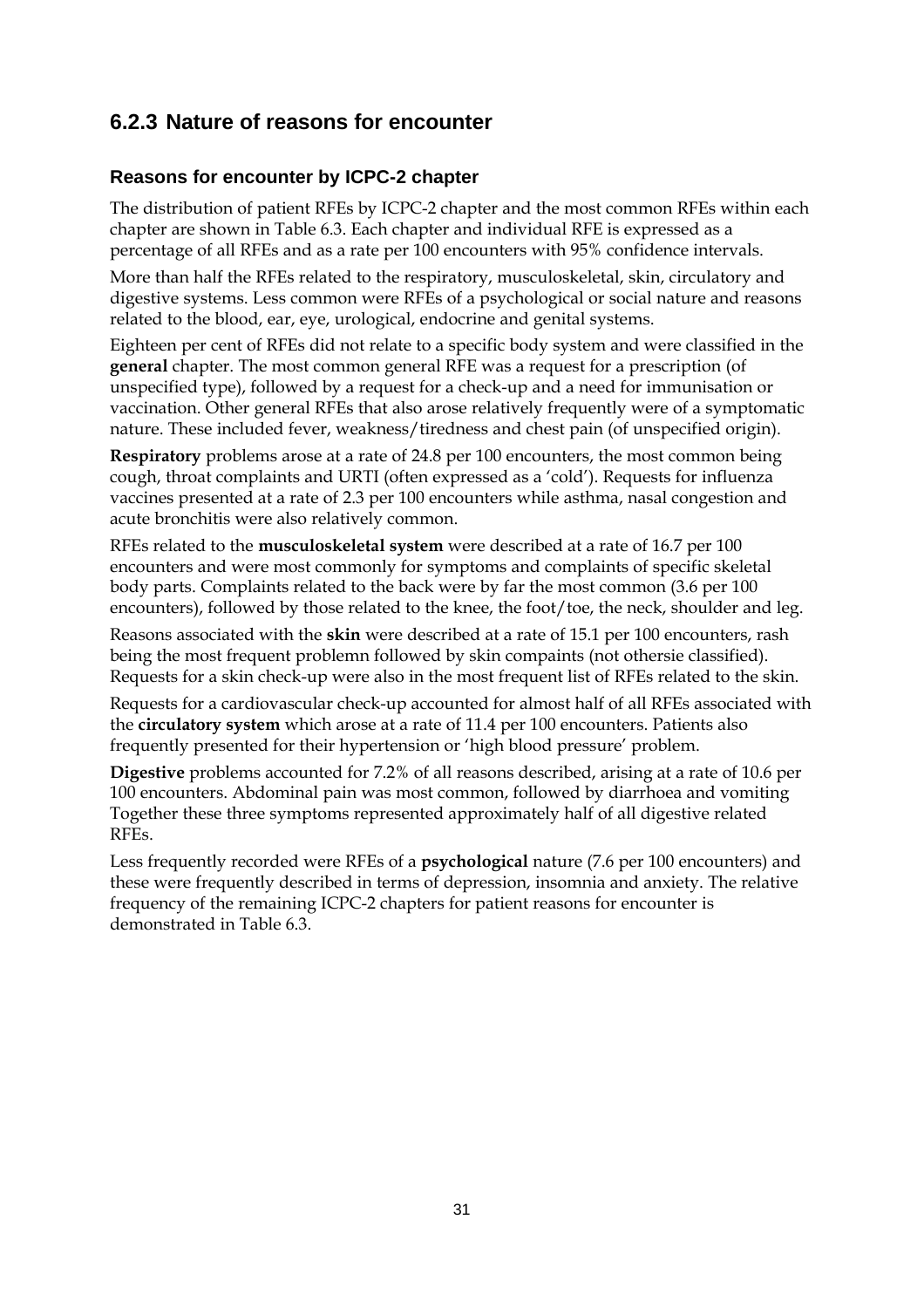| Patient reasons for encounter         | <b>Number</b> | % total RFEs | Rate per 100<br>$encs^{(a)}$ | 95% LCI | <b>95% UCI</b> |
|---------------------------------------|---------------|--------------|------------------------------|---------|----------------|
| <b>General &amp; unspecified</b>      | 25,739        | 18.2         | 26.6                         | 25.7    | 27.4           |
| Prescription NOS                      | 5,452         | 3.9          | 5.6                          | 5.2     | 6.0            |
| Check-up NOS*                         | 3,032         | 2.1          | 3.1                          | 2.9     | 3.4            |
| Immunisation/vaccination -general     | 2,003         | 1.4          | 2.1                          | 1.9     | 2.3            |
| Fever                                 | 1,768         | 1.3          | 1.8                          | 1.5     | 2.1            |
| Weakness/tiredness                    | 1,515         | 1.1          | 1.6                          | 1.4     | 1.7            |
| Chest pain NOS                        | 1,269         | 0.9          | 1.3                          | 1.2     | 1.4            |
| Administrative procedure NOS          | 819           | 0.6          | 0.9                          | 0.7     | 1.0            |
| Blood test NOS                        | 719           | 0.5          | 0.7                          | 0.4     | 1.0            |
| Trauma/injury NOS                     | 717           | 0.5          | 0.7                          | 0.6     | 0.9            |
| Respiratory                           | 24,027        | 16.9         | 24.8                         | 24.0    | 25.6           |
| Cough                                 | 6,019         | 4.3          | 6.2                          | 5.8     | 6.6            |
| Throat complaint                      | 3,696         | 2.6          | 3.8                          | 3.5     | 4.1            |
| <b>URTI</b>                           | 2,794         | 2.0          | 2.9                          | 2.5     | 3.3            |
| Immunisation/vaccination -respiratory | 2,271         | 1.6          | 2.3                          | 1.2     | 3.4            |
| Asthma                                | 1,327         | 0.9          | 1.4                          | 1.2     | 1.5            |
| Nasal congestion/sneeze               | 1,307         | 0.9          | 1.4                          | 1.1     | 1.6            |
| Acute bronchitis/bronchiolitis        | 975           | 0.7          | 1.0                          | 0.7     | 1.3            |
| Shortness of breath, dyspnoea         | 761           | 0.5          | 0.8                          | 0.6     | 0.9            |
| Musculoskeletal                       | 16,236        | 11.5         | 16.7                         | 16.1    | 17.4           |
| Back complaint*                       | 3,435         | 2.4          | 3.6                          | 3.3     | 3.8            |
| Knee complaint                        | 1,200         | 0.9          | 1.2                          | 1.1     | 1.4            |
| Foot/toe complaint                    | 1,162         | 0.8          | 1.2                          | 1.1     | 1.3            |
| Neck complaint                        | 1,141         | 0.8          | 1.2                          | 1.0     | 1.4            |
| Shoulder complaint                    | 1,055         | 0.7          | 1.1                          | 0.9     | 1.2            |
| Leg/thigh complaint                   | 1,014         | 0.7          | 1.1                          | 0.9     | $1.2$          |
| <b>Skin</b>                           | 14,584        | 10.3         | 15.1                         | 14.6    | 15.5           |
| Rash*                                 | 2,539         | 1.8          | 2.6                          | 2.4     | 2.8            |
| Skin complaint                        | 1,192         | 0.8          | $1.2$                        | 1.1     | 1.4            |
| Swelling*                             | 1,080         | 0.8          | 1.1                          | 1.0     | $1.2$          |
| Check-up*                             | 793           | 0.6          | 0.8                          | 0.6     | 1.0            |
| <b>Circulatory</b>                    | 11,085        | 7.8          | 11.4                         | 10.9    | 12.0           |
| Check-up*                             | 4,986         | 3.5          | 5.2                          | 4.7     | $5.5\,$        |
| Hypertension/high BP*                 | 2,452         | $1.7$        | $2.5\,$                      | 2.1     | 3.0            |

#### **Table 6.3: Distribution of patient reasons for encounter by ICPC-2 chapter and most frequent individual reasons for encounter within chapter**

*(continued)*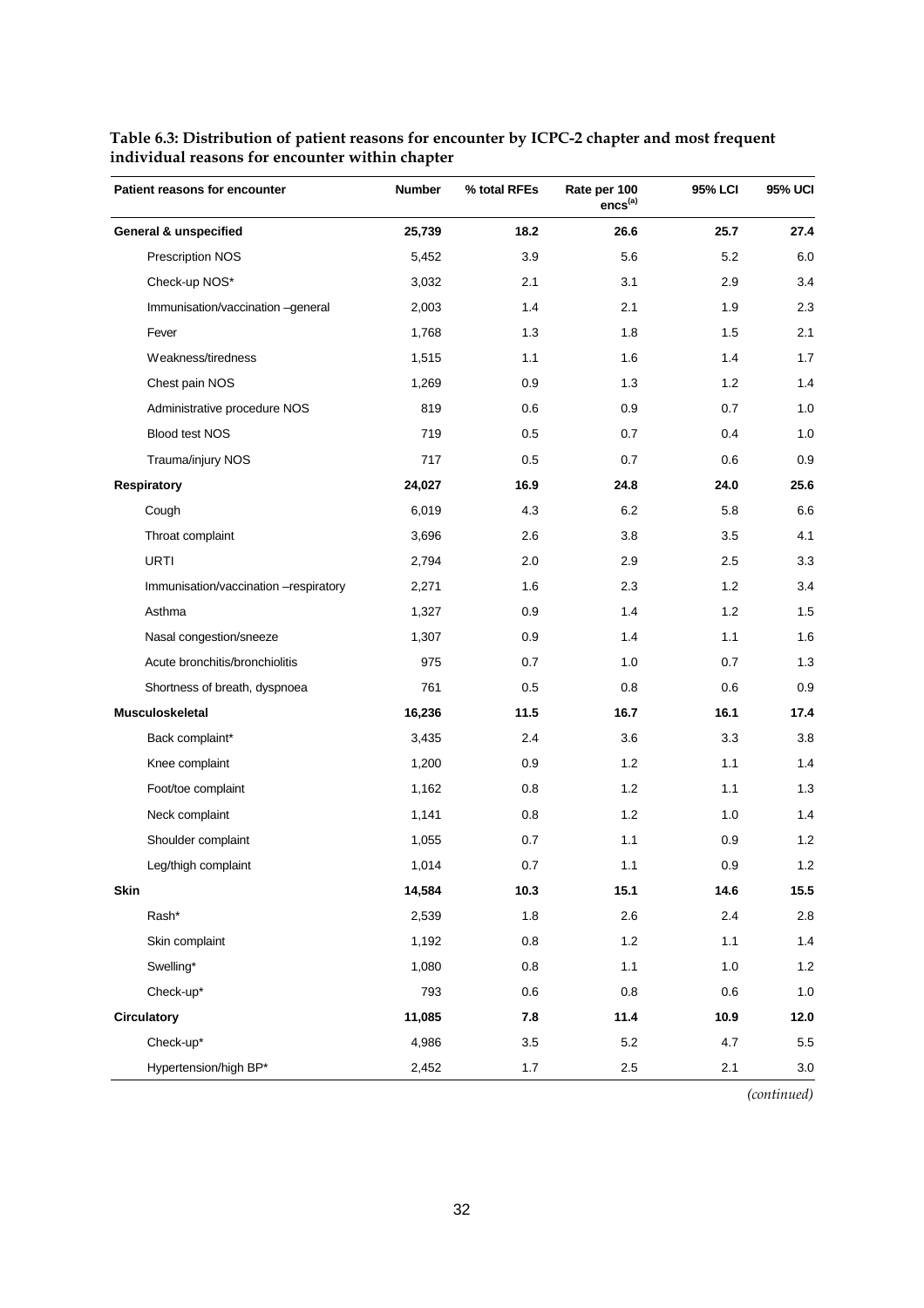| Patient reasons for encounter  | <b>Number</b> | % total RFEs | Rate per 100<br>$encs^{(a)}$ | 95% LCI | 95% UCI |
|--------------------------------|---------------|--------------|------------------------------|---------|---------|
| <b>Digestive</b>               | 10,265        | 7.2          | 10.6                         | 10.3    | 10.9    |
| Abdominal pain*                | 2,174         | 1.5          | 2.2                          | 2.1     | 2.4     |
| Diarrhoea                      | 1,355         | 1.0          | 1.4                          | 1.3     | 1.5     |
| Vomiting                       | 1,031         | 0.7          | 1.1                          | 0.9     | 1.2     |
| Psychological                  | 7,374         | 5.2          | 7.6                          | 7.2     | 8.0     |
| Depression*                    | 2,047         | 1.4          | 2.1                          | 1.9     | 2.3     |
| Insomnia                       | 1,149         | 0.8          | 1.2                          | 1.0     | 1.3     |
| Anxiety*                       | 1,093         | 0.8          | 1.1                          | 1.0     | 1.3     |
| Endocrine & metabolic          | 5,429         | 3.8          | 5.6                          | 5.3     | 5.9     |
| Diabetes <sup>*</sup>          | 1,033         | 0.7          | 1.1                          | 0.9     | 1.3     |
| Blood test endocrine/metabolic | 723           | 0.5          | 0.8                          | 0.5     | 0.9     |
| Lipid disorder                 | 677           | 0.5          | 0.7                          | 0.4     | 1.0     |
| Female genital system          | 5,171         | 3.6          | 5.3                          | 5.0     | 5.7     |
| Check-up/Pap smear*            | 1,652         | 1.2          | 1.7                          | 1.5     | 1.9     |
| Menstrual problems*            | 830           | 0.6          | 0.9                          | 0.7     | 1.0     |
| Neurological                   | 5,136         | 3.6          | 5.3                          | 5.1     | 5.5     |
| Headache                       | 1,876         | 1.3          | 1.9                          | 1.8     | 2.1     |
| Vertigo/dizziness              | 1,061         | 0.8          | 1.1                          | 1.0     | 1.2     |
| Ear                            | 4,379         | 3.1          | 4.5                          | 4.3     | 4.7     |
| Ear pain                       | 1,882         | 1.3          | 1.9                          | 1.8     | 2.1     |
| Pregnancy & family planning    | 3,576         | 2.5          | 3.7                          | 3.4     | 4.0     |
| Pre/post natal check*          | 1,149         | 0.8          | 1.2                          | 0.8     | 1.6     |
| Oral contraception*            | 871           | 0.6          | 0.9                          | 0.7     | 1.1     |
| Eye                            | 2,741         | 1.9          | 2.8                          | 2.7     | 3.0     |
| Eye pain                       | 545           | 0.2          | 0.6                          | 0.4     | 0.7     |
| <b>Urology</b>                 | 2,375         | 1.7          | 2.5                          | 2.3     | 2.6     |
| <b>Blood</b>                   | 1,739         | 1.2          | 1.8                          | 1.6     | 2.0     |
| Male genital system            | 1,031         | 0.7          | 1.1                          | 0.9     | 1.2     |
| Social problems                | 877           | 0.6          | 0.9                          | 0.7     | 1.1     |
| <b>Total RFEs</b>              | 141,766       | 100.0        | 146.3                        | 144.6   | 148.0   |

**Table 6.3 (continued): Distribution of patient reasons for encounter by ICPC-2 chapter and most frequent individual reasons for encounter within chapter**

(a) Figures do not total 100 as more than one RFE can be recorded at each encounter. Also only frequencies >0.5 are included.

\* Includes multiple ICPC-2 or ICPC-2 PLUS codes (see Appendix III).

*Note:* Abbreviations: UCI – Upper confidence interval, LCI – Lower confidence interval, NOS – Not otherwise specified.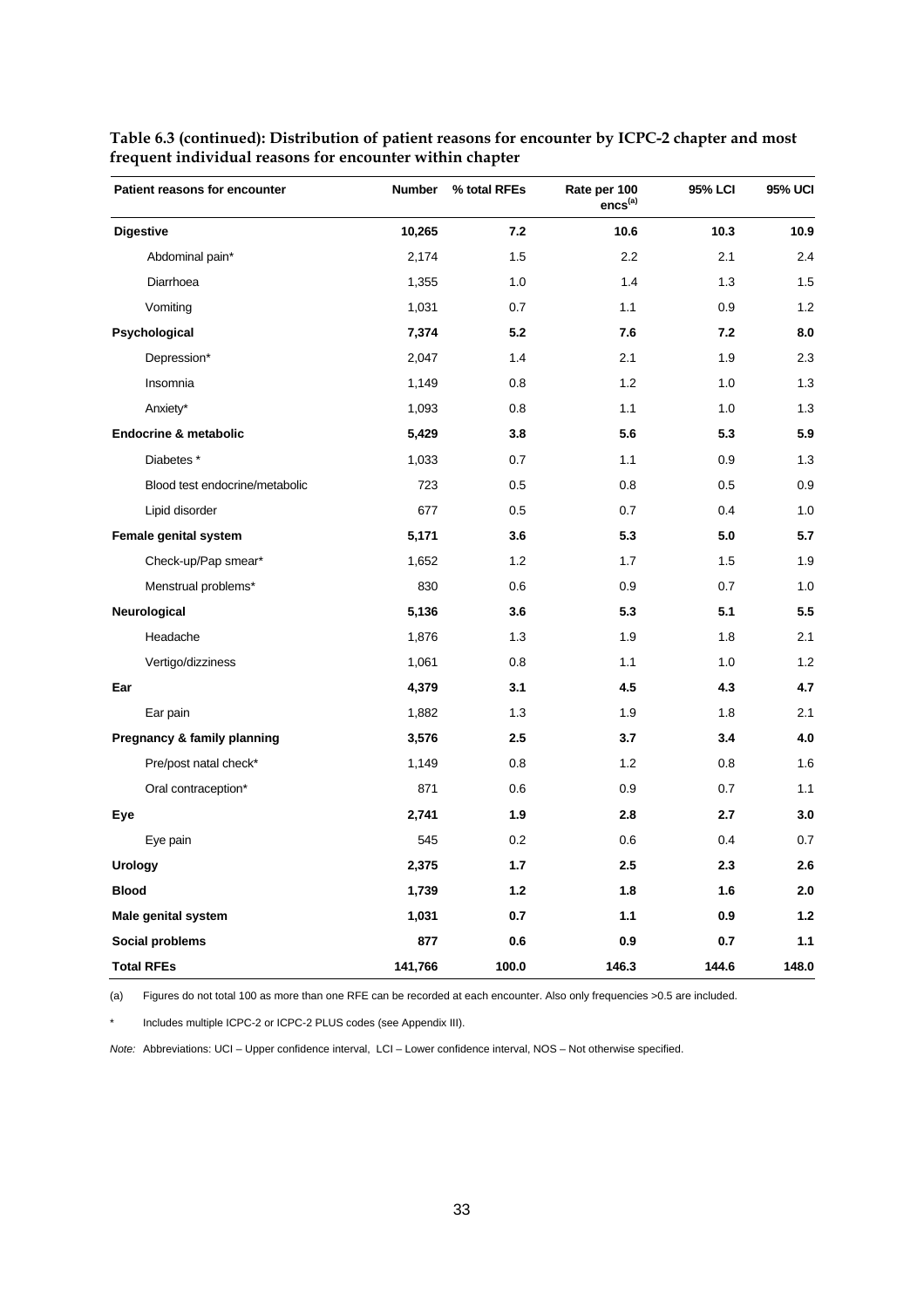#### **Reasons for encounter by ICPC-2 component**

Almost half of the RFEs presented were expressed in terms of a symptom or complaint (e.g. feeling tired, sore feet, pain in back), described by patients at a rate of 71.1 such symptoms per 100 encounters. Diagnostic terms represented almost one-quarter of all RFEs and were described at a rate of 33.6 per 100 encounters. Requests for diagnostic and preventive procedures were made at a rate of 22.4 per 100 encounters and (as demonstrated in later Tables) these were most commonly requests for check-ups and vaccination/immunisation. Patient requests for medication and other treatments were made at a rate of 10 per 100 encounters while requests for referral, results, and administrative procedures were relatively few (Table 6.4).

| <b>ICPC-2 component</b>                | <b>Number</b> | % total RFEs | Rate per 100<br>$encs^{(a)}$ | <b>95% LCI</b> | <b>95% UCI</b> |
|----------------------------------------|---------------|--------------|------------------------------|----------------|----------------|
| Symptoms & complaints                  | 68,933        | 48.6         | 71.1                         | 69.4           | 72.9           |
| Diagnosis, diseases                    | 32,540        | 23.0         | 33.6                         | 31.9           | 35.2           |
| Diagnostic & preventive procedures     | 21,721        | 15.3         | 22.4                         | 21.5           | 23.3           |
| Medications, treatments & therapeutics | 10,011        | 7.1          | 10.3                         | 9.8            | 10.9           |
| Referral & other RFE                   | 4,231         | 3.0          | 4.4                          | 4.0            | 4.7            |
| Results                                | 3,306         | 2.3          | 3.4                          | 3.1            | 3.7            |
| Administrative                         | 1,023         | 0.7          | 1.1                          | 0.9            | 1.2            |
| <b>Total RFEs</b>                      | 141,766       | 100.0        | 146.3                        | 144.6          | 148.0          |

#### **Table 6.4: Distribution of RFEs by ICPC-2 component**

(a) Figures do not total 100 as more than one RFE can be recorded at each encounter.

*Note:* Abbreviations: Encs – encounters, UCI – Upper confidence interval, LCI – Lower confidence interval.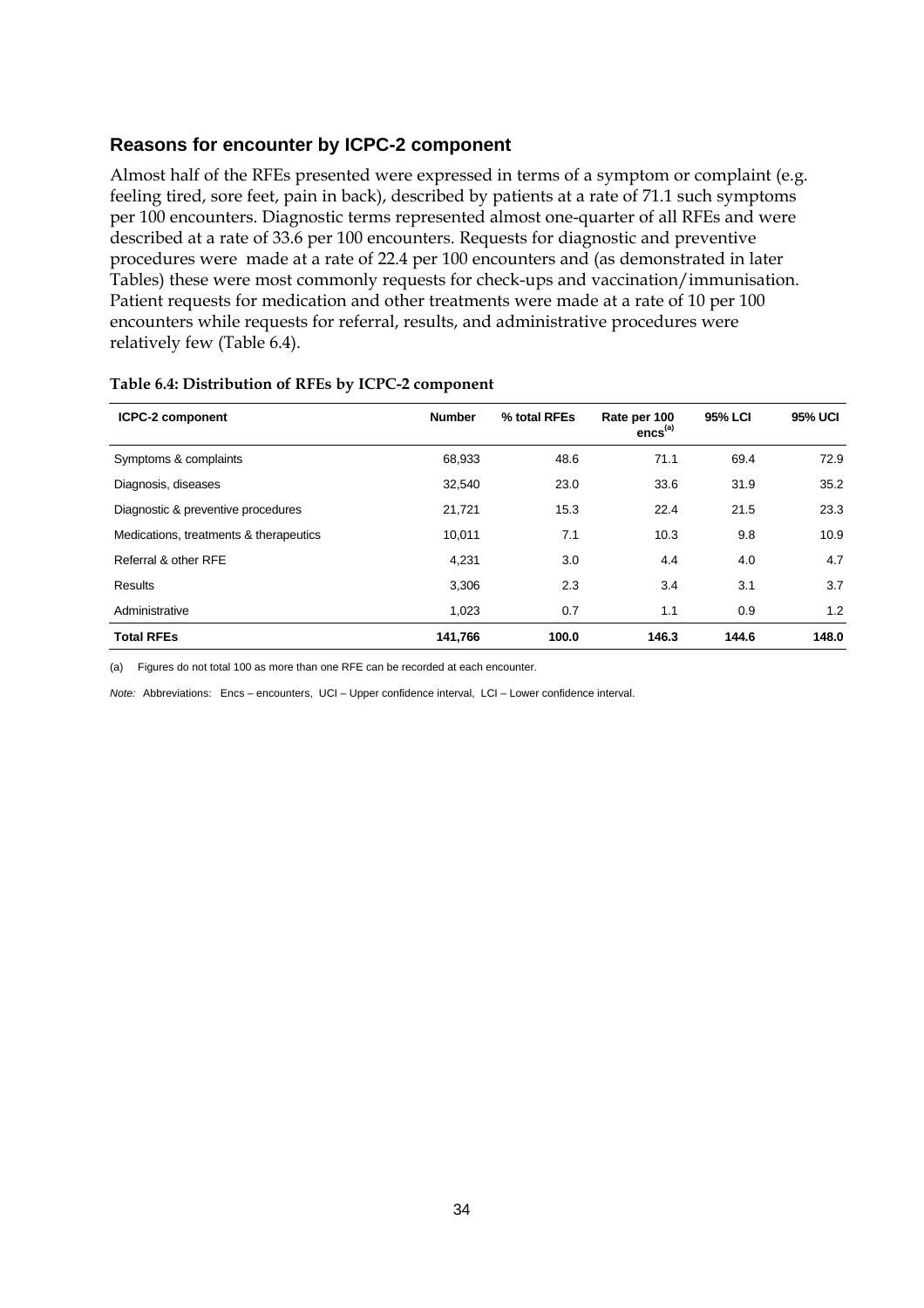| Patient reason for encounter    | Number  | % total RFEs | Rate per 100<br>$encs^{(a)}$ | <b>95% LCI</b> | <b>95% UCI</b> |
|---------------------------------|---------|--------------|------------------------------|----------------|----------------|
| Check-up (all)*                 | 13,223  | 9.3          | 13.7                         | 13.0           | 14.3           |
| Prescription (all)*             | 7,946   | 5.6          | 8.2                          | 7.7            | 8.7            |
| Cough                           | 6,019   | 4.3          | 6.2                          | 5.8            | 6.6            |
| Immunisation/vaccination (all)* | 4,742   | 3.4          | 4.9                          | 4.4            | 5.4            |
| Throat complaint                | 3,696   | 2.6          | 3.8                          | 3.5            | 4.1            |
| Back complaint*                 | 3,435   | 2.4          | 3.6                          | 3.3            | 3.8            |
| Test results*                   | 3,306   | 2.3          | 3.4                          | 3.1            | 3.7            |
| URTI                            | 2,794   | 2.0          | 2.9                          | 2.5            | 3.3            |
| Rash*                           | 2,539   | 1.8          | 2.6                          | 2.4            | 2.8            |
| Hypertension/high BP*           | 2,452   | 1.7          | 2.5                          | 2.1            | 3.0            |
| Abdominal pain*                 | 2,174   | 1.5          | 2.2                          | 2.1            | 2.4            |
| Depression*                     | 2,047   | 1.4          | 2.1                          | 1.9            | 2.3            |
| Ear pain                        | 1,882   | 1.3          | 1.9                          | 1.8            | 2.1            |
| Headache                        | 1,876   | 1.3          | 1.9                          | 1.8            | 2.1            |
| Fever                           | 1,768   | 1.3          | 1.8                          | 1.5            | 2.1            |
| Weakness/tiredness              | 1,515   | 1.1          | 1.6                          | 1.4            | 1.7            |
| Diarrhoea                       | 1,355   | 1.0          | 1.4                          | 1.3            | 1.5            |
| Asthma                          | 1,327   | 0.9          | 1.4                          | 1.2            | 1.5            |
| Nasal congestion/sneeze         | 1,307   | 0.9          | 1.4                          | 1.1            | 1.6            |
| Chest pain (NOS)                | 1,269   | 0.9          | 1.3                          | 1.2            | 1.4            |
| Knee complaint                  | 1,200   | 0.9          | 1.2                          | 1.1            | 1.4            |
| Skin complaint                  | 1,192   | 0.8          | 1.2                          | 1.1            | 1.4            |
| Foot/toe complaint              | 1,162   | 0.8          | 1.2                          | 1.1            | 1.3            |
| Insomnia                        | 1,149   | 0.8          | 1.2                          | 1.0            | 1.3            |
| Neck complaint                  | 1,141   | 0.8          | $1.2$                        | 1.0            | 1.4            |
| Anxiety*                        | 1,093   | 0.8          | 1.1                          | 1.0            | 1.3            |
| Swelling*                       | 1,080   | 0.8          | 1.1                          | 1.0            | 1.2            |
| Vertigo/dizziness               | 1,061   | $0.8\,$      | 1.1                          | 1.0            | 1.2            |
| Shoulder symptom/complaint      | 1,055   | 0.7          | 1.1                          | 0.9            | 1.2            |
| Diabetes*                       | 1,033   | 0.7          | 1.1                          | 0.9            | 1.3            |
| Subtotal                        | 76,689  | 54.1         | $\sim$ $\sim$                | $\sim$ $\sim$  | $\sim$         |
| <b>Total RFEs</b>               | 141,766 | 100.0        | 146.3                        | 144.6          | 148.0          |

#### **Table 6.5: Most frequent patient reasons for encounter**

(a) Figures do not total 100 as more than one RFE can be recorded at each encounter.

Includes multiple ICPC-2 and ICPC-2 PLUS codes (see Appendix III).

*Note:* Abbreviations: Encs – encounters, UCI – Upper confidence interval, LCI – Lower confidence interval.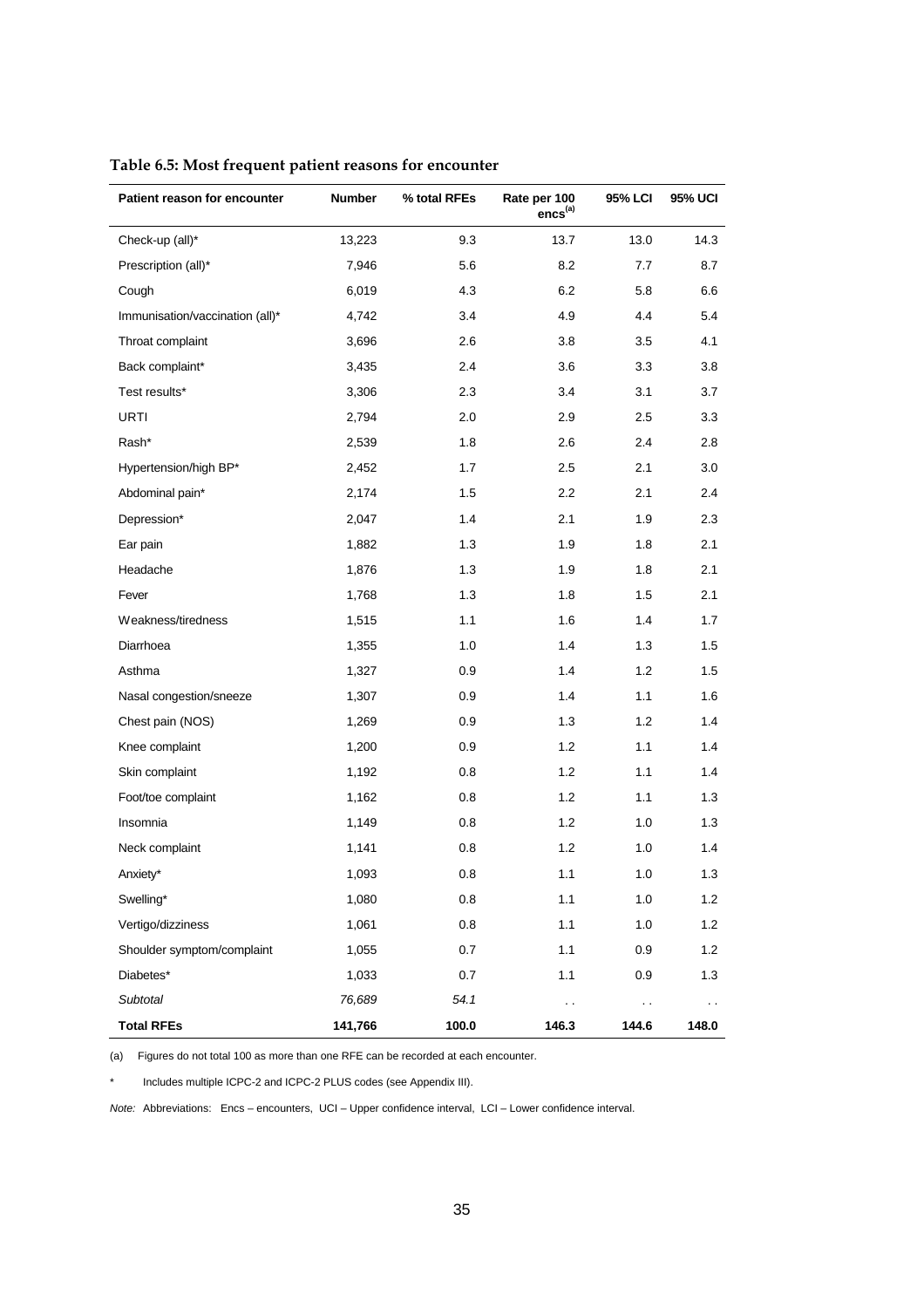#### **Most frequent patient reasons for encounter**

The 30 most commonly recorded RFEs are listed in order of frequency in Table 6.5. In this analysis the specific ICPC-2 chapter to which an across chapter RFE concept belongs is disregarded, such that 'check–up (all)' includes all check-ups from all body systems irrespective of whether the type was specified (e.g. 'BP check') or whether the request was very general. Equally, 'immunisation/vaccination (all)' includes flu vaccination requests as well as those for childhood immunisation, hepatitis, etc.

The need for a check-up was by far the most common RFE, accounting for almost 10% of all RFEs recorded at a rate of 13.7 per 100 encounters. Requests for medication were also frequent (8.2 per 100 encounters). It is notable that RFEs described as 'hypertension' and 'high BP' also arose at a rate of 2.5 per 100 encounters and these are likely to be closely associated with the need for a check-up and/or medication. RFEs associated with the need for immunisation or vaccination were the fourth most often expressed RFE (4.9 per 100), perhaps reflecting an increasing understanding of the advantages of such preventive care.

The remaining RFEs in the top 30 were largely symptom based, led by cough (6.2 per 100) and throat complaints (3.8 per 100), back complaints, URTI (often described as 'a cold') and rash. Undifferentiated symptoms such as weakness/tiredness, headache, fever, abdominal pain, diarrhoea, chest pain and vertigo were also common. Many musculoskeletal symptoms also appeared in the top 30 RFEs. It is notable that chronic conditions such as asthma, depression, insomnia, anxiety and diabetes were also frequently described in diagnostic terms by patients in describing their reasons for encounter.

### **6.2.4 The inter-relationship of RFEs with other variables. Example: Weakness/tiredness**

An RFE was classified as 'weakness/tiredness' if the patient described their reason for the encounter in terms of any of the labels classified under the ICPC-2 rubric A04 (General weakness/tiredness). In ICPC-2 PLUS this rubric includes a number of more specific symptoms and complaints codes, such as 'rundown' (ICPC-2 PLUS code A04018) and 'feeling weak' (ICPC-2 PLUS code A04011). As multiple ICPC-2 PLUS codes fall into the general weakness/tiredness rubric in cases where a patient described more than one of these terms at an encounter, the RFE would have been classified twice to A04.

General weakness/tiredness was one of the most frequently described patient RFEs (Table 6.3). It was described on 1,515 occasions, representing 1.1% of all RFEs and occurring at a rate of 1.6 per 100 encounters. Encounters involving at least one RFE of this type numbered 1,433 (1.5% of all encounters).

Figure 6.7 illustrates the relationship of an RFE of weakness/tiredness with other variables that are collected at the general practice encounter. Weakness/tiredness can be directly linked to patient characteristics such as age and sex (solid arrows); however, a RFE can only be indirectly linked (dotted arrows) to the problems and managements (i.e. Prescriptions written, tests and investigations ordered, and referrals transcribed) provided at the encounter. In addition, other RFEs presenting with weakness/tiredness have also been included to give an indication of other reasons why the patient attended the encounter.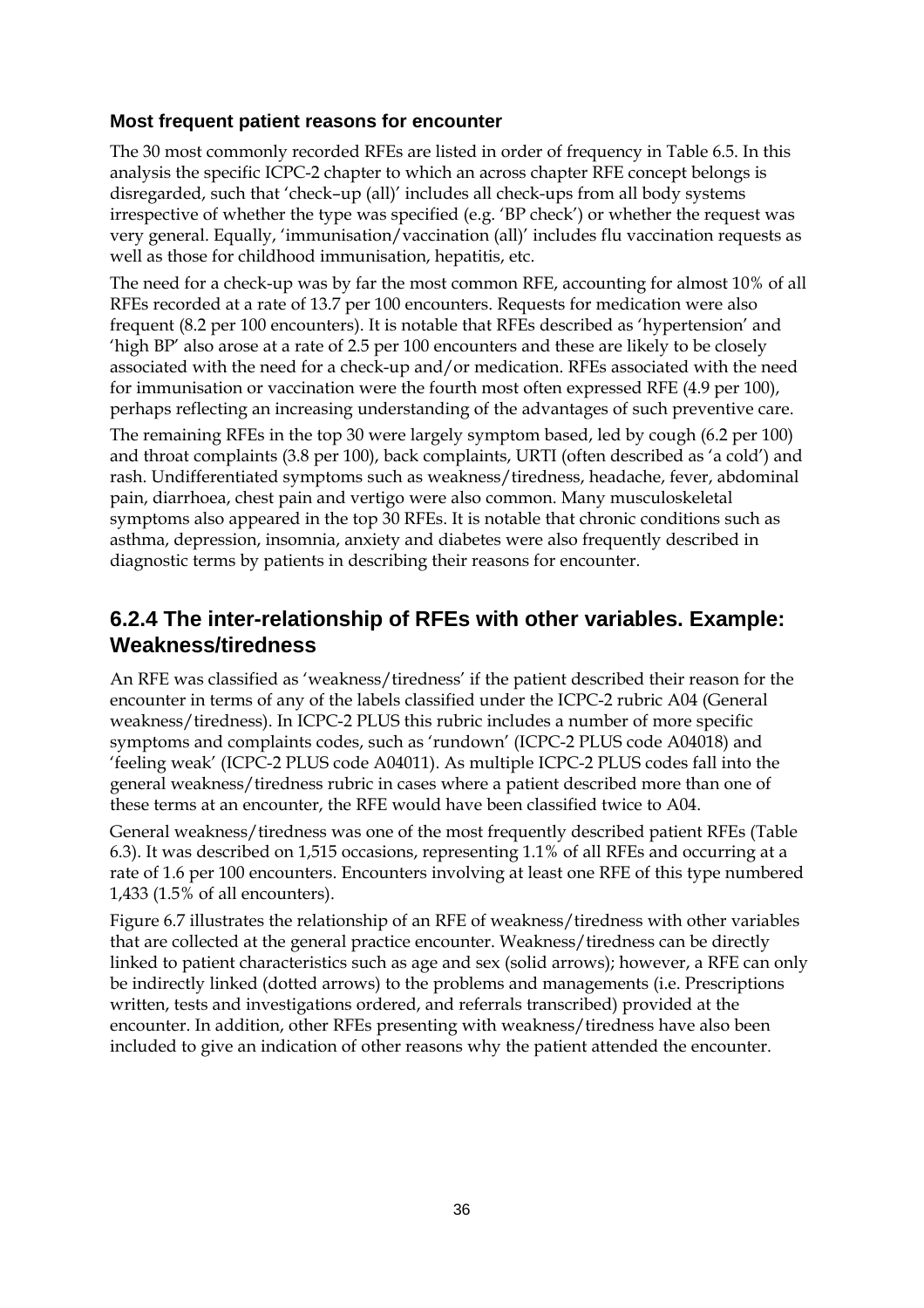

**Weakness/tiredness**